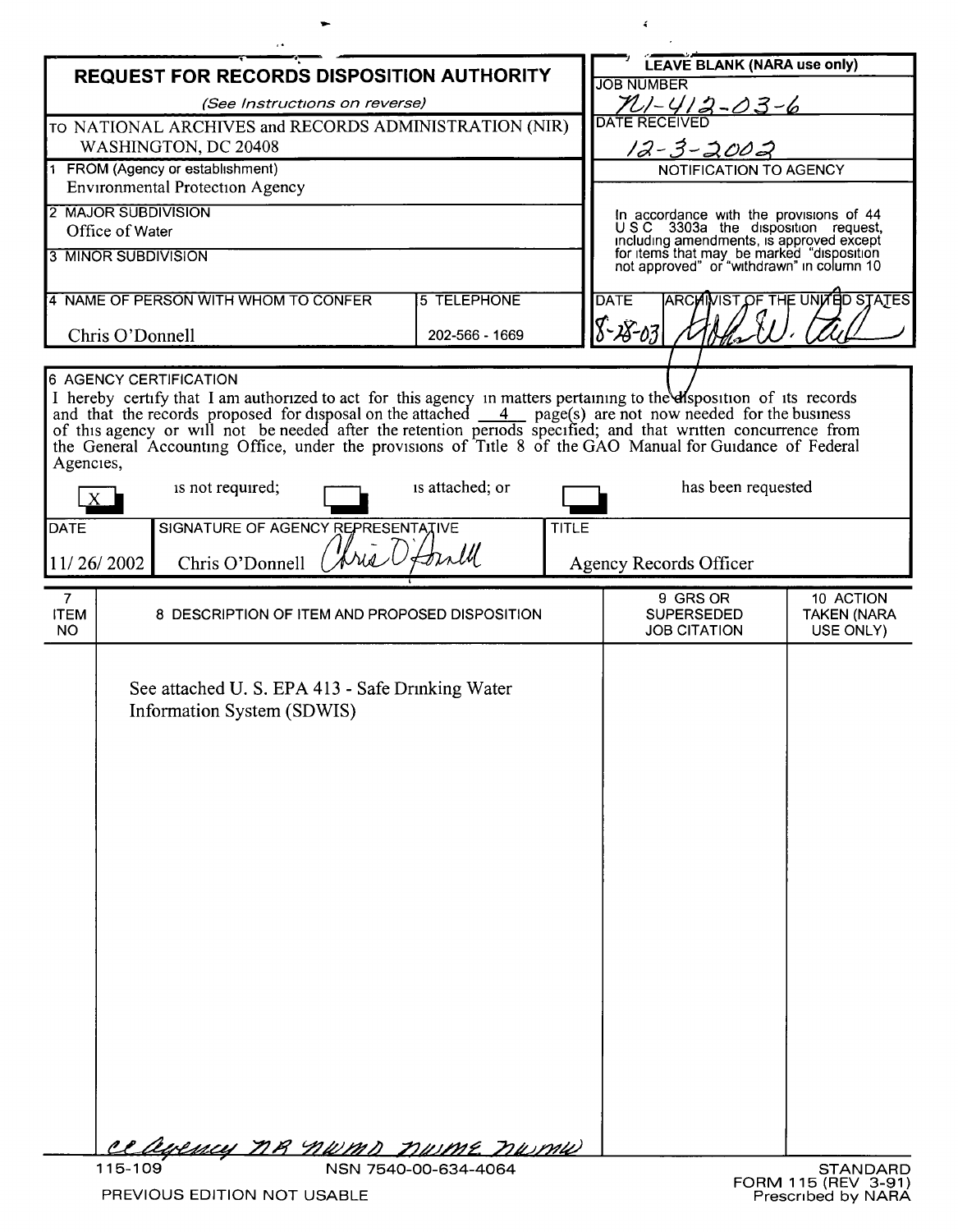# **EPA Records Schedule 413**

**Status:** Final,  $10/31/2009$ 

Title: SDWIS/Operational Data System (SDWIS/ODS)

**Program:** Water

**Applicability:** Agency-wide

**Function:** 108-025-03-02 - Management of Public Water Systems

# **NARA Disposal Authority:**

This schedule authorizes the disposition of the record copy in any media (media neutral), excluding any records already m electronic form. Records designated for permanent retention must be transferred to the National Archives in accordance With NARA standards at the time of transfer.

• N<sub>1</sub>-4<sub>12</sub>-03-6

# **Description:**

The SDWIS/Operational Data System (SDWIS/ODS) is a national database storing routine information which the Agency needs to monitor approximately 175,000 public water systems (PWS) and their compliance with monitoring requirements, maximum contaminant level (MCL) regulations, and other requirements of the Safe Drinking Water Act Amendments of 1986 and 1996. On October 1,2005, a modernized version of SDWIS/FED replaced the legacy mainframe-based version. This new version is composed of several components, notably the SDWIS/Operational Data System *(SDWIS/ODS)* and the SDWIS Data Warehouse. The *SDWIS/ODS* database receives, processes, and stores data from the states. The Data Warehouse extracts data from *SDWIS/ODS* quarterly and makes It available for end user access. SDWIS/ODS is not accessible to end users. The complete set of data from the legacy SDWISIFED was copied over into *SDWIS/ODS.*

Information tracked includes: PWS ID number, location (including city, county), whether system is active or mactive, the type of system (community, non-transient non-community, transient noncommunity), population served, number of service connections, water system's source of water, primary source of drinking water, past names, dates of the most recent update, whether or not the system is a sigmficant non-complier, service area characteristics, longitude and latitude, treatment data, milestones for lead and copper and surface water treatment rules, and unregulated monitoring data.

Data is input by the states and used by EPA headquarters to provide required quarterly reports to other components of EPA and to satisfy external reporting requirements, It is also used by headquarters, regional offices, and states to perform oversight.

The system contains comphance information from 1980 to present and relates follow-up actions to specific Violations.

## **Disposition Instructions:**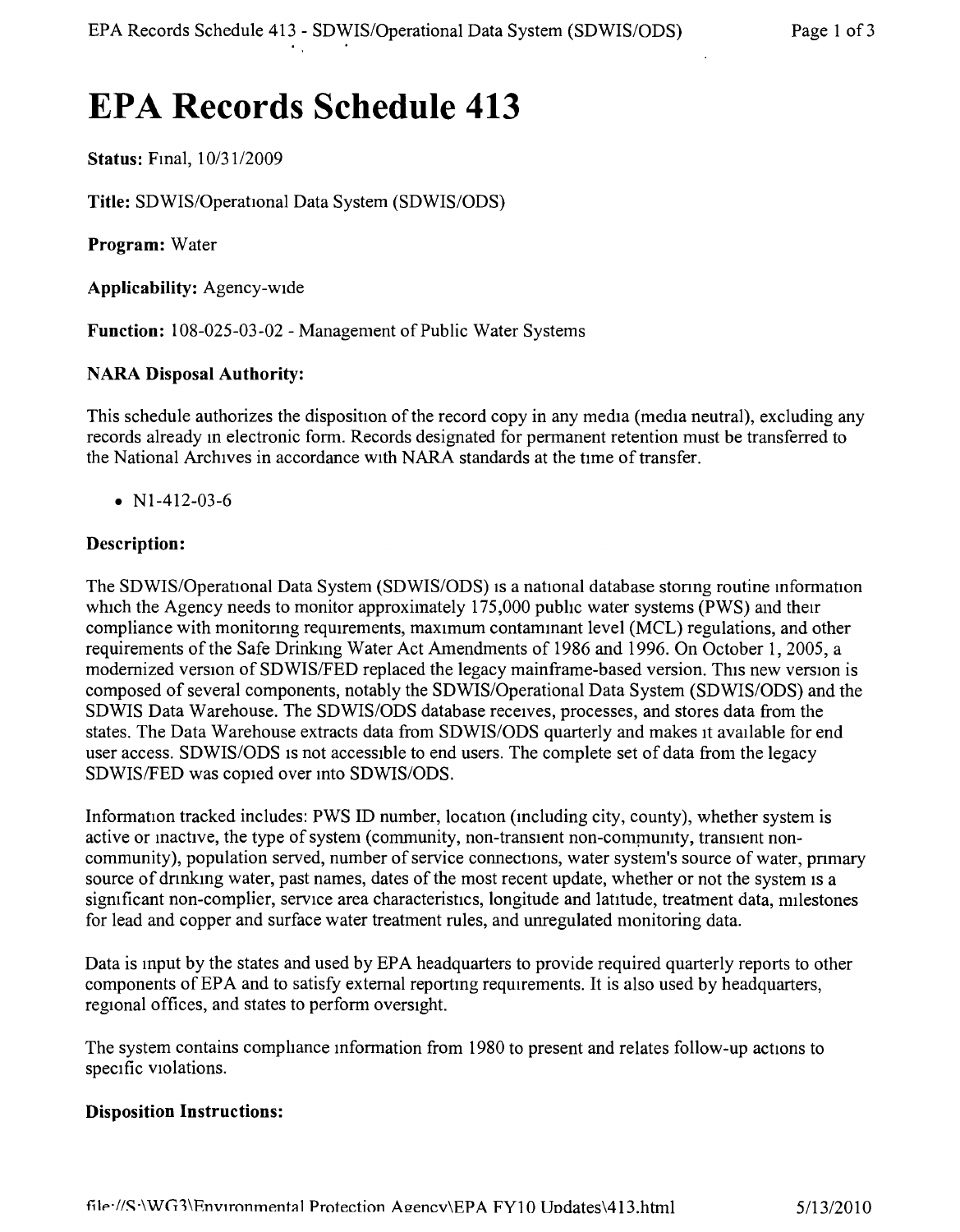## Item a: Electronic software program

The Office of Water, Office of Ground Water and Drinking Water, Drinking Water Protection Division, Infrastructure Branch at Headquarters is responsible for the disposition of this item.

## • Disposable

- Close when no longer needed to ensure access to, and use of, the electronic records throughout the authonzed retention penod.
- Destroy after file closure.

## Item b: Input

- • Disposable
- Close when data has been successfully transferred by the states.
- Delete mput after the data has been successfully tested.

#### Item c: Electronic data

The Office of Water, Office of Ground Water and Drinking Water, Drinking Water Protection Division, Infrastructure Branch at Headquarters is responsible for the disposition of this item.

#### • Permanent

- Close when program is discontinued or system is terminated.
- While system is in operation, transfer data annually to the National Archives, as specified in 36 CFR 1235.44-1235.50 or standards applicable at the time. Transfer final data to the National Archives one year after system is closed.

#### Item **d**: Output and reports

- • Varies
- File with related records and follow instructions for the related records.

#### Item e: System documentation

The Office of Water, Office of Ground Water and Drinking Water, Drinkmg Water Protection DIvISIOn, Infrastructure Branch at Headquarters is responsible for the disposition of this item.

- • Permanent
- Transfer those records necessary to document how the system captures, manipulates, and outputs data to the National Archives annually as specified in 36 CFR 1235.44-1235.50 or standards applicable at the time. Documentation is transferred with the electronic data (item c).